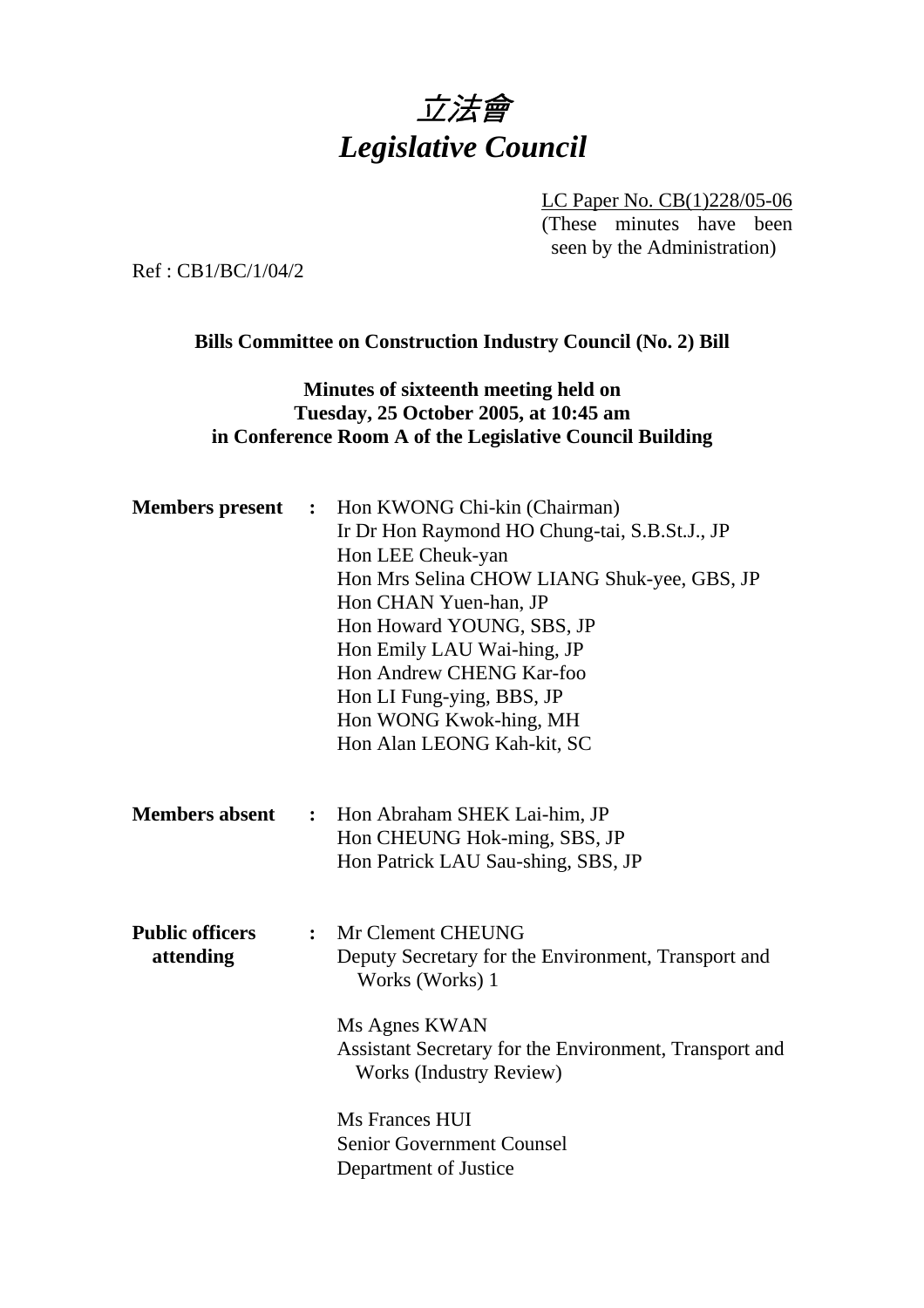|                                               | Ms Selina LAU<br>Government Counsel<br>Department of Justice |
|-----------------------------------------------|--------------------------------------------------------------|
| <b>Clerk in attendance:</b> Miss Odelia LEUNG | Chief Council Secretary (1)4                                 |
| <b>Staff in attendance :</b> Miss Kitty CHENG | Assistant Legal Adviser 5                                    |
|                                               | Ms Sarah YUEN<br>Senior Council Secretary (1)6               |

#### Action

| <b>Confirmation of minutes</b> |                                    |
|--------------------------------|------------------------------------|
| (LC Paper No. $CB(1)100/05-06$ | -- Minutes of meeting on 3 October |
|                                | 2005                               |
| LC Paper No. $CB(1)101/05-06$  | -- Minutes of meeting<br>on.       |
|                                | 10 October 2005)                   |
|                                |                                    |

 The minutes of the meetings held on 3 and 10 October 2005 were confirmed.

| $\mathbf H$ | <b>Clause-by-clause examination of the Bill</b> |                             |                                  |
|-------------|-------------------------------------------------|-----------------------------|----------------------------------|
|             | (LC Paper No. $CB(1)99/05-06(01)$               |                             | -- List of follow-up actions     |
|             |                                                 |                             | arising from discussion at the   |
|             |                                                 |                             | meeting on 10 October 2005       |
|             | LC Paper No. $CB(1)99/05-06(02)$                |                             | -- Administration's responses to |
|             |                                                 |                             | follow-up actions arising from   |
|             |                                                 |                             | discussion at the meetings on    |
|             |                                                 |                             | 3 and 10 October 2005            |
|             | LC Paper No. $CB(1)99/05-06(03)$                |                             | -- Draft<br>Committee<br>Stage   |
|             |                                                 |                             | Amendments to Clauses 2, 5,      |
|             |                                                 |                             | 7, 9, 18, 21, 56, 58, 59 and 71  |
|             |                                                 |                             | new Schedule 1A,<br>and          |
|             |                                                 |                             | Schedule 2 and Schedule 5        |
|             | LC Paper No. $CB(1)99/05-06(04)$                | $\rightarrow$ $\rightarrow$ | Marked-up version of the         |
|             |                                                 |                             | draft<br>Committee<br>Stage      |
|             |                                                 |                             | Amendments to Clauses 2, 5,      |
|             |                                                 |                             | 7, 9, 18, 21, 56, 58, 59 and 71  |
|             |                                                 |                             | Schedule 1A,<br>and<br>new       |
|             |                                                 |                             | Schedule 2 and Schedule 5        |
|             | LC Paper No. $CB(1)2313/04-05(04)$ --           |                             | comparison<br>A<br>of<br>the     |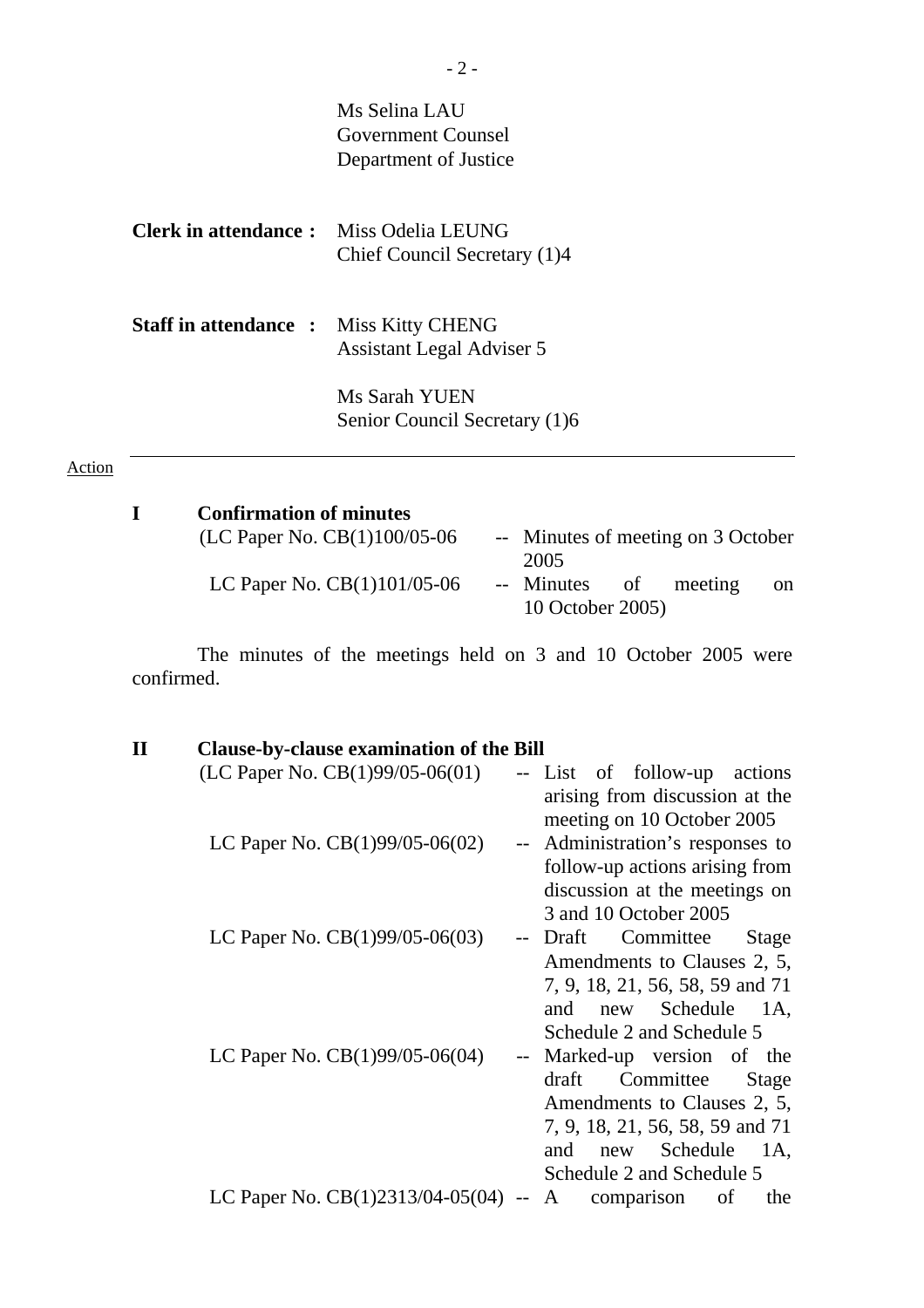|                                                                  | <b>Construction Industry Council</b><br>(No. 2) Bill with relevant<br>provisions of the Industrial<br>Training (Construction<br>Industry)<br>Ordinance     |
|------------------------------------------------------------------|------------------------------------------------------------------------------------------------------------------------------------------------------------|
| LC Paper No. $CB(1)2024/04-05(04)$ --                            | (Cap. 317)<br>Updated summary<br>- of<br>concerns/views expressed by<br>organizations and the Bills<br>Committee (as at 11<br>July<br>2005)                |
| LC Paper No. $CB(1)2386/04-05(02)$ --                            | Administration's responses to<br>the updated summary of<br>concerns/views expressed by<br>organizations and the Bills<br>Committee (as at 11 July<br>2005) |
| LC Paper No. CB(1)1120/04-05(01) -- Letter dated 14 March 2005   | Hon<br><b>CHEUNG</b><br>from<br>Hok-ming expressing views<br>on certain clauses of the Bill                                                                |
| LC Paper No. $CB(1)1161/04-05(03)$ --                            | Administration's response to<br>the letter from Hon CHEUNG<br>Hok-ming                                                                                     |
| LC Paper No. CB(1)1106/04-05(01) --                              | Assistant Legal Adviser's<br>letter dated 9 March 2005<br>commenting on certain<br>clauses of the Bill                                                     |
| LC Paper No. CB(1)1201/04-05(01) -- Administration's response to | the letter from Assistant Legal<br>Adviser                                                                                                                 |
| LC Paper No. $CB(3)34/04-05$                                     | The Construction<br>Industry                                                                                                                               |
| LC Paper No. CB(1)153/04-05(02)<br>$\overline{\phantom{a}}$      | Council (No. 2) Bill<br>Marked-up copy<br>the<br>of<br>consequential<br>amendments<br>arising from the Bill)                                               |

2. The Bills Committee deliberated (Index of proceedings attached at the **Appendix**).

3. The Administration was requested to:

# New clause 7A in Schedule 2

(a) review the drafting of new clause  $7A(2)(b)(ii)$ . One suggested version was "涉及徵款、附加費、罰款或另加罰款的個別個案;";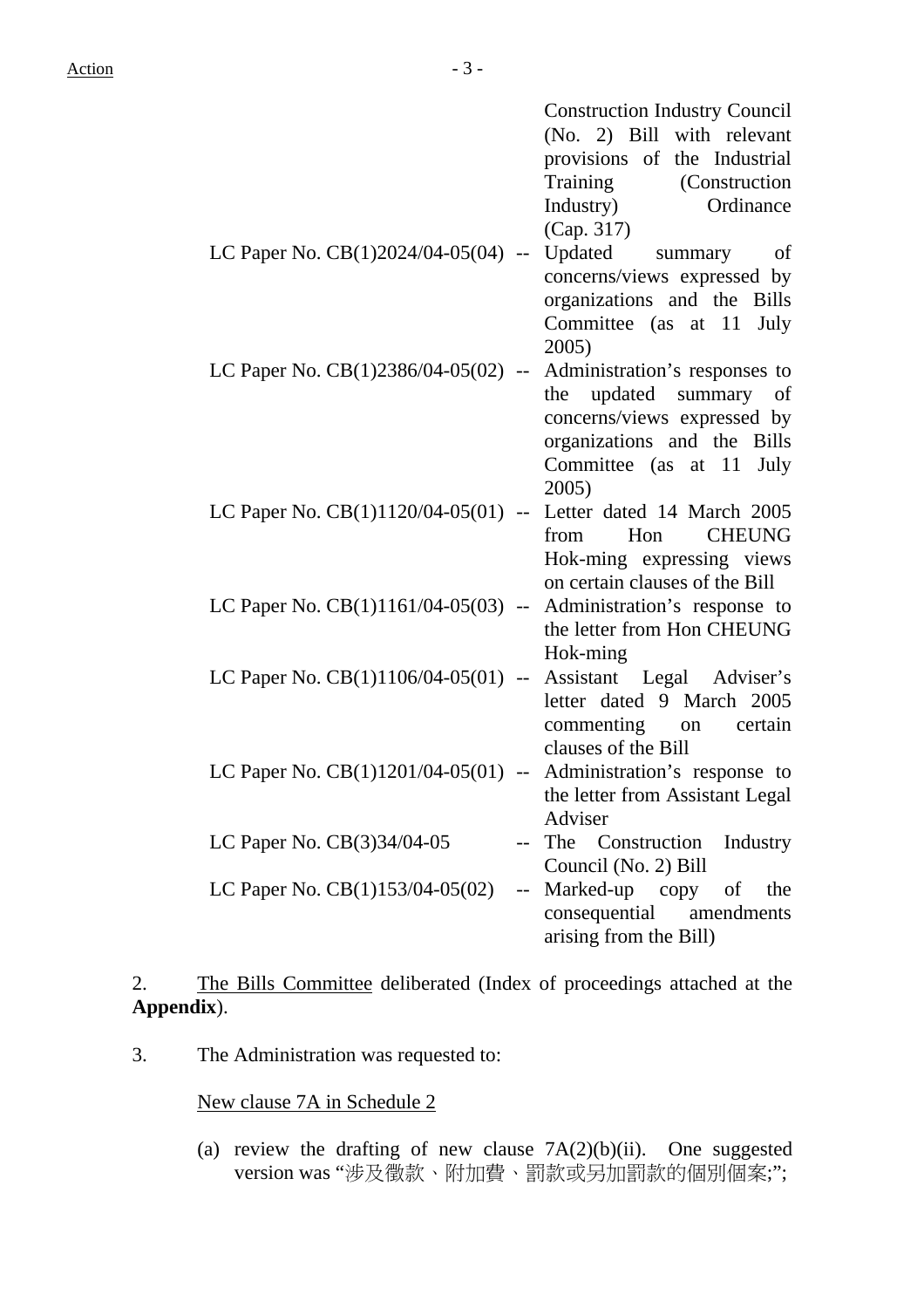#### Clause 29

(b) consider including in the first few annual reports submitted by the Construction Industry Council (CIC) to the Secretary for Environment, Transport and Works (Secretary) the system put in place by nominating organizations for their candidates for reporting to the stakeholder groups;

# Clause 9

(c) before the resumption of the Second Reading Debate on the Bill, advise which three public officers would be appointed by the Secretary to the CIC under clause 9(1)(c); and

# **Others**

(d) before the resumption of the Second Reading Debate on the Bill, provide a written report outlining work of the task force to be formed by the Provisional Construction Industry Co-ordination Board to tackle issues relating to the transitional arrangements.

# **III Any other business**

4. Members noted that the seventeenth meeting of the Bills Committee had been scheduled for Thursday, 10 November 2005, at 4:30 pm, to continue clause-by-clause examination of the Bill.

5. The meeting ended at 12:35 pm.

Council Business Division 1 Legislative Council Secretariat 9 November 2005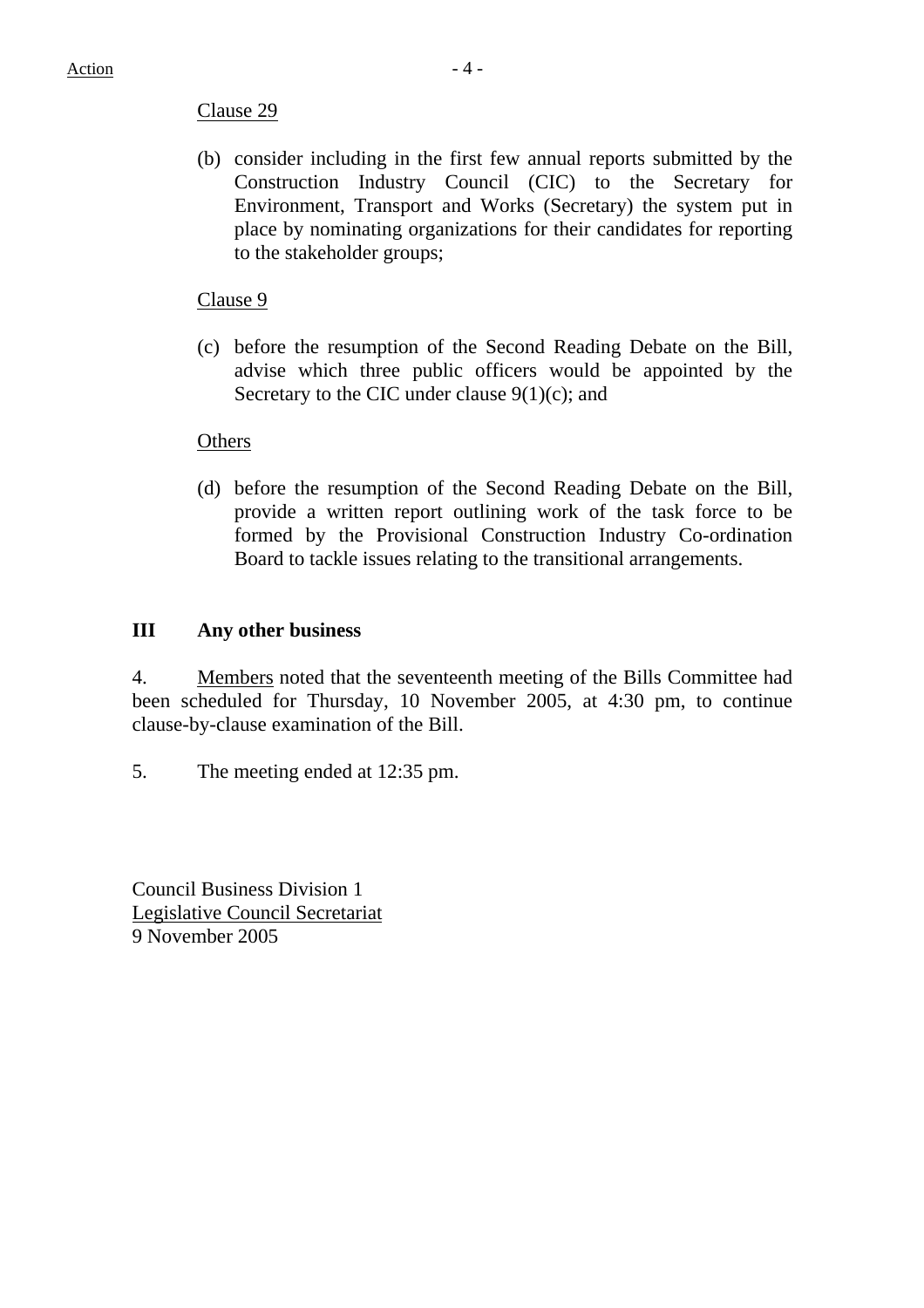# **Proceedings of the sixteenth meeting of the Bills Committee on Construction Industry Council (No. 2) Bill on Tuesday, 25 October 2005, at 10:45 am in Conference Room A of the Legislative Council Building**

| <b>Time marker</b> | <b>Speaker</b>                                                                | Subject(s)                                                                                                                                                                                                                                                                                                                                                                                                                                                                                                                                                                                                                                                                                                                                                                                    | <b>Action</b><br>required                                                              |
|--------------------|-------------------------------------------------------------------------------|-----------------------------------------------------------------------------------------------------------------------------------------------------------------------------------------------------------------------------------------------------------------------------------------------------------------------------------------------------------------------------------------------------------------------------------------------------------------------------------------------------------------------------------------------------------------------------------------------------------------------------------------------------------------------------------------------------------------------------------------------------------------------------------------------|----------------------------------------------------------------------------------------|
| 000000 - 000037    | Chairman                                                                      | Confirmation of minutes<br>of<br>the<br>meetings held on 3 and 10 October<br>2005<br>(LC Paper Nos. $CB(1)100/05-06$ and<br>$CB(1)101/05-06$ respectively)                                                                                                                                                                                                                                                                                                                                                                                                                                                                                                                                                                                                                                    |                                                                                        |
| 000038 - 000133    | Chairman                                                                      | Opening remarks                                                                                                                                                                                                                                                                                                                                                                                                                                                                                                                                                                                                                                                                                                                                                                               |                                                                                        |
| 000134 - 002056    | Administration<br>Ms Emily LAU<br><b>ALA</b><br>Chairman<br>Mr WONG Kwok-hing | Briefing by the Administration on<br>item (1) of the Administration's<br>responses to follow-up actions arising<br>from discussion at the meetings on 3<br>and 10 October 2005 (Annexes A and<br>LC<br>Paper<br>No.<br>B<br>to<br>$CB(1)99/05-06(02))$<br>Administration's<br>agreement<br>in <sub>1</sub><br>response to a member to further<br>review the drafting of new clause<br>$7A(2)(b)(ii)$ in Schedule 2.<br>The<br>member's suggested version was "涉<br>及徵款、附加費、罰款或另加罰款的<br>個別個案;"<br>ALA's comment in response to the<br>member that similar provisions in<br>ordinances<br>applicable<br>other<br>to<br>statutory bodies and case law on the<br>meaning of "reasonableness" as given<br>in Annex B could provide some<br>objective criteria for ascertaining<br>"reasonableness" | The<br>Administration<br>to take action<br>under<br>paragraph $3(a)$<br>of the minutes |
|                    |                                                                               | A member's view on the need to<br>define the expression "reasonably<br>considers" in new clause $7A(2)(c)$ in<br>Schedule 2 to ensure any decision<br>made by the Construction Industry<br>Council (CIC) to conduct closed                                                                                                                                                                                                                                                                                                                                                                                                                                                                                                                                                                    |                                                                                        |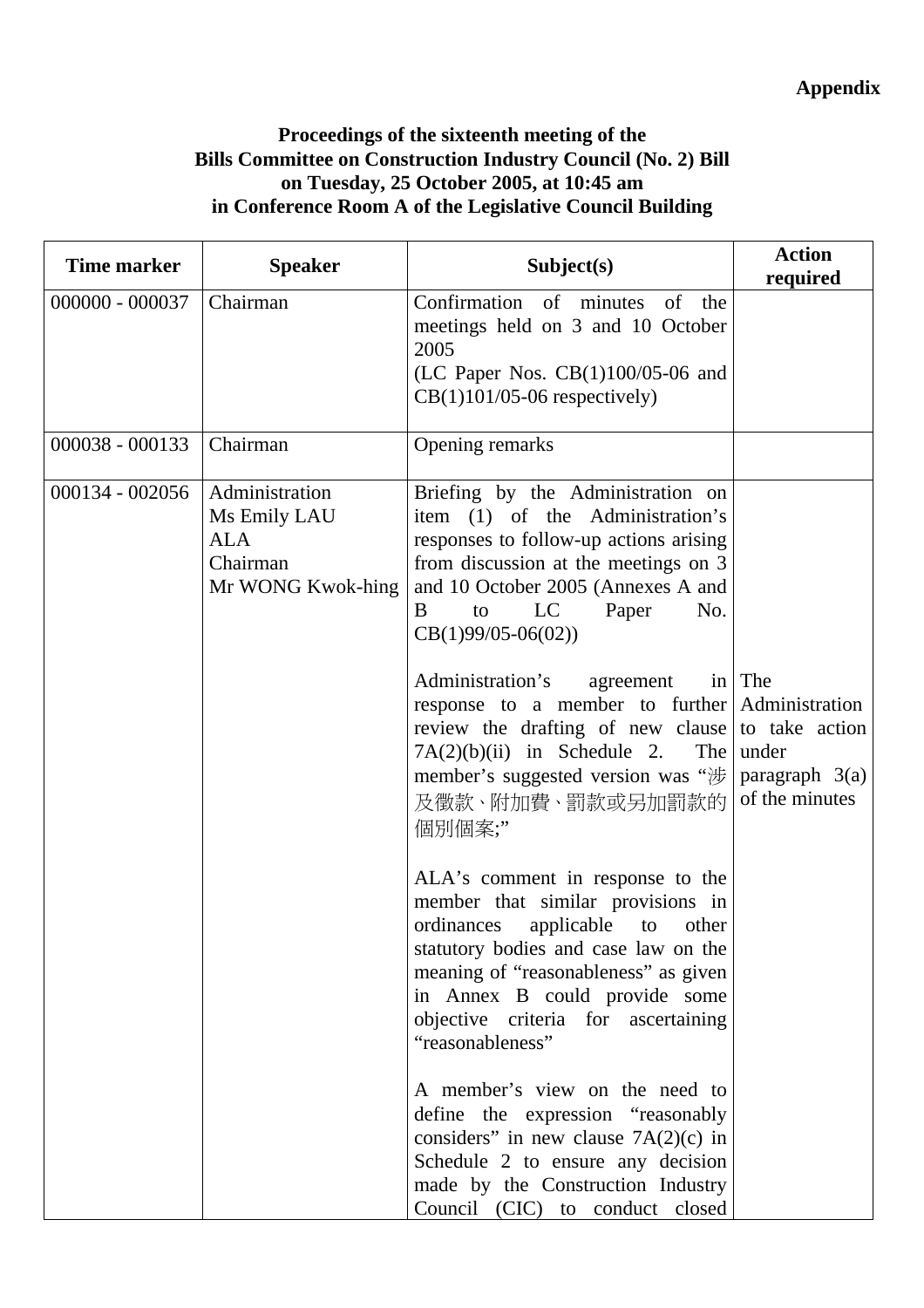| <b>Time marker</b> | <b>Speaker</b> | Subject(s)                                                                                                                                                                                                                                                                                                 | <b>Action</b><br>required |
|--------------------|----------------|------------------------------------------------------------------------------------------------------------------------------------------------------------------------------------------------------------------------------------------------------------------------------------------------------------|---------------------------|
|                    |                | meetings would be properly made<br>with regard to reasonableness                                                                                                                                                                                                                                           |                           |
|                    |                | Some members' view on the need for<br>the CIC secretariat to compile rules of<br>procedures<br>and<br>guidelines<br>for<br>meetings, and brief CIC members on<br>what constituted "reasonableness" to<br>facilitate decisions on whether closed<br>meetings should be conducted                            |                           |
|                    |                | Administration's agreement that rules<br>of procedures for conducting closed<br>sessions should be compiled by the<br>CIC Secretariat, and expression of the<br>following points $-$                                                                                                                       |                           |
|                    |                | "reasonably"<br>expression<br>$(a)$ The<br>considers" in new clause $7A(2)(c)$<br>was introduced with the aim to<br>ensure the discretions exercised by<br><b>CIC</b><br>conducting<br>closed<br>in<br>meetings would be made with<br>regard to objective principles as<br>shown in the relevant case law; |                           |
|                    |                | (b) CIC's meetings<br>should<br>1n<br>principle be conducted in public.<br>As such, in the event that a<br>decision to conduct a closed<br>meeting was needed to be made<br>according to new clause $7A(2)(c)$ ,<br>proper justification would be<br>required; and                                         |                           |
|                    |                | (c) Such decisions would be made<br>collectively by members of CIC as<br>part of its meeting procedures.                                                                                                                                                                                                   |                           |
| 002057 - 002410    | Administration | Briefing by the Administration on<br>item $(2)$ of LC<br>Paper<br>No.<br>$CB(1)99/05-06(02)$                                                                                                                                                                                                               |                           |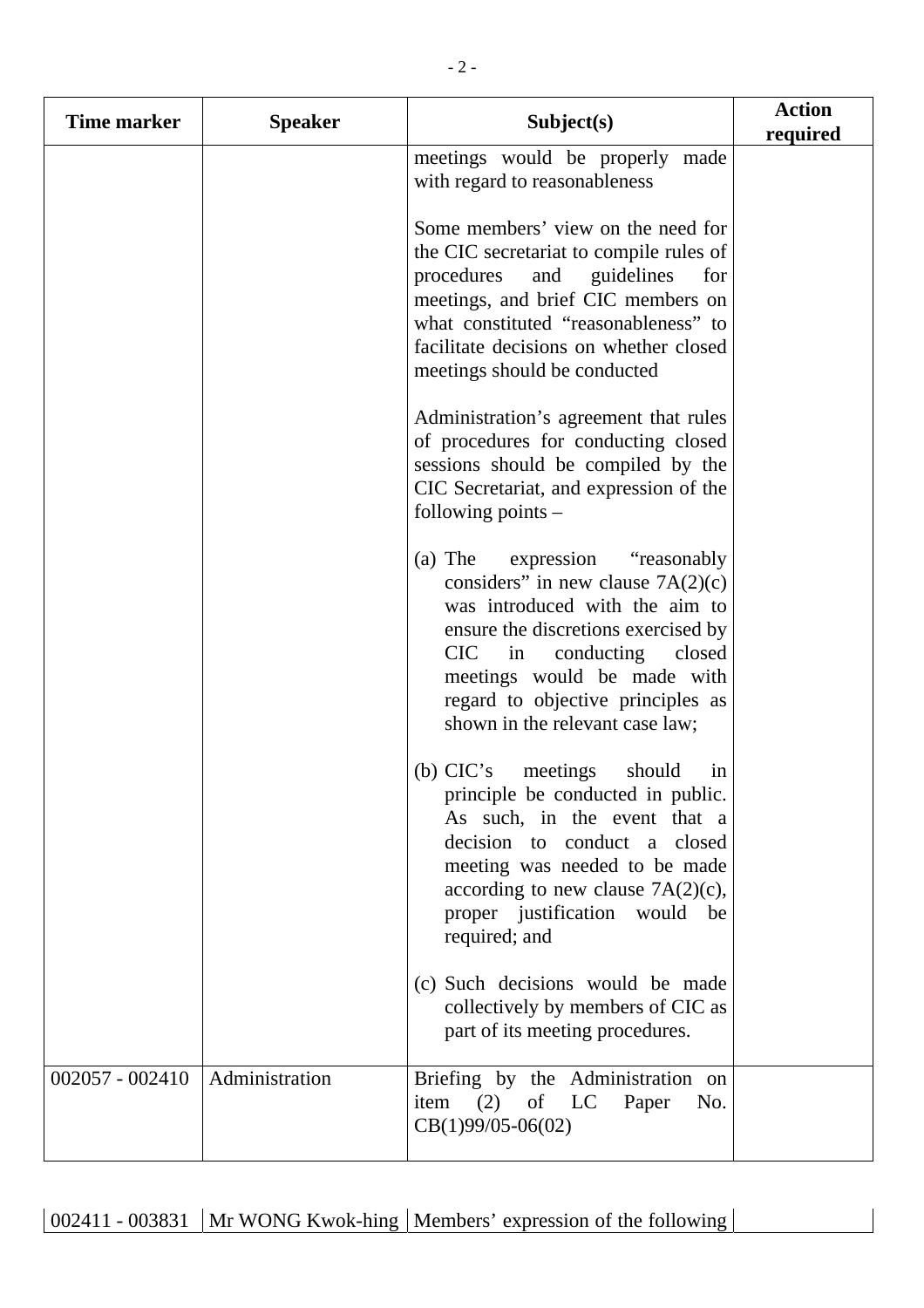| <b>Time marker</b> | <b>Speaker</b>                                                        | Subject(s)                                                                                                                                                                                                                                                                                                                                                                                                                                                  | <b>Action</b><br>required |
|--------------------|-----------------------------------------------------------------------|-------------------------------------------------------------------------------------------------------------------------------------------------------------------------------------------------------------------------------------------------------------------------------------------------------------------------------------------------------------------------------------------------------------------------------------------------------------|---------------------------|
|                    | Mr LEE Cheuk-yan<br>Ms LI Fung-ying<br>Ms Emily LAU<br>Administration | $views -$<br>(a) A member's comment that the<br>Administration should be more<br>forthcoming in providing the<br>written undertaking concerning<br>smooth transition of the staff of<br>the Construction Industry Training<br>Authority (CITA) upon<br>the<br>amalgamation of CITA and CIC<br>(the undertaking), especially as the<br>voluntary exit scheme (VES)<br>launched by CITA had attracted<br>87 applications in excess of the<br>target of $50$ ; |                           |
|                    |                                                                       | (b) Members' enquiry about how the<br>above applications<br>would<br>be<br>handled<br>and their effect<br>on<br>CITA's financial position;                                                                                                                                                                                                                                                                                                                  |                           |
|                    |                                                                       | (c) Some members' statement that<br>they would not support the Bill<br>unless the undertaking was given.<br>member opined that<br>the<br>A<br>undertaking should guarantee the<br>continued employment of CITA<br>staff for five years. Another<br>member opined that there should<br>not be a specified year for the<br>transitional period;                                                                                                               |                           |
|                    |                                                                       | (d) A member's emphasis of the need<br>to provide the undertaking before<br><b>Bills</b><br>Committee<br>the<br>(BC)<br>examined clause 82;                                                                                                                                                                                                                                                                                                                 |                           |
|                    |                                                                       | (e) Some members' emphasis of the<br>need to ensure CITA management<br>could not play tricks to cut staff<br>before the amalgamation of CITA<br>and CIC; and                                                                                                                                                                                                                                                                                                |                           |
|                    |                                                                       | member's<br>(f)<br>view<br>that<br>the<br>A<br>undertaking<br>could<br>help<br>also                                                                                                                                                                                                                                                                                                                                                                         |                           |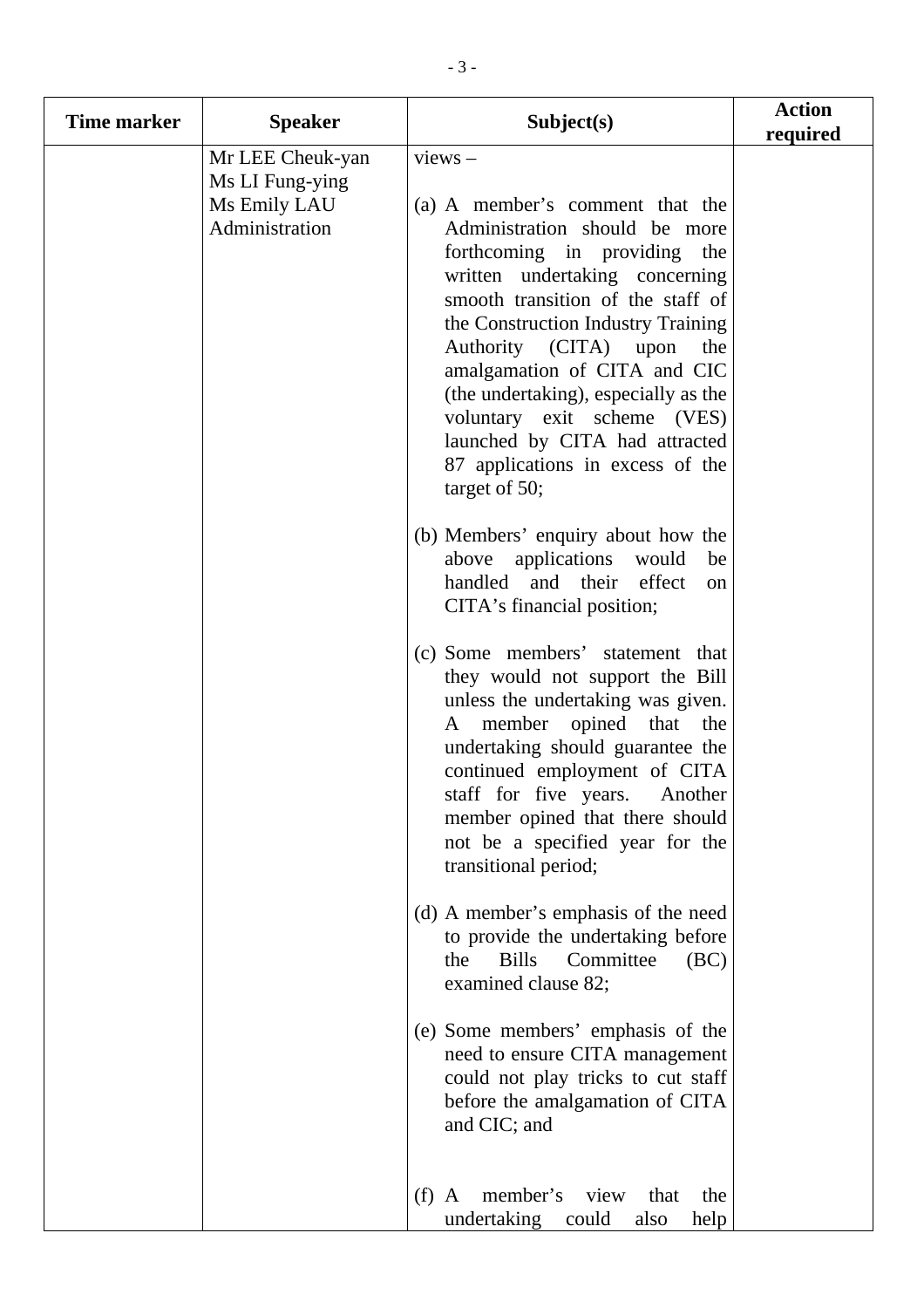| Time marker | <b>Speaker</b> | Subject(s)                                                                                                                                                                                                                                                                                                                                                                                       | <b>Action</b><br>required |
|-------------|----------------|--------------------------------------------------------------------------------------------------------------------------------------------------------------------------------------------------------------------------------------------------------------------------------------------------------------------------------------------------------------------------------------------------|---------------------------|
|             |                | uphold the spirit of contract by<br>ensuring that the employer could<br>not change the employment terms<br>without<br>first<br>securing<br>the<br>agreement of the employee(s)<br>concerned.                                                                                                                                                                                                     |                           |
|             |                | Administration's expression of the<br>following points $-$                                                                                                                                                                                                                                                                                                                                       |                           |
|             |                | (a) The Administration would aim to<br>provide the undertaking in writing<br>before BC examined clause 82.<br>The length of the transitional<br>period would<br>be<br>carefully<br>examined based on the principle<br>that no undue restrictions should<br>imposed<br>future<br>the<br>be<br>on<br>operation of CIC;                                                                             |                           |
|             |                | (b) The response to VES so far was<br>satisfactory. While the outcome<br>had yet to be ascertained pending<br>screening of the applications, it<br>was expected that CITA would be<br>able to maintain its financial<br>viability up to 2010; and                                                                                                                                                |                           |
|             |                | problems<br>$(c)$ The<br>between<br>the<br>management and staff sides of<br>CITA had been caused<br>by<br>insufficient communication and a<br>lack of mutual trust. According<br>to clause 82 of the Bill, the<br>continued employment of CITA<br>staff with<br>their<br>terms<br>and<br>conditions<br>preserved<br>upon<br>completion of the amalgamation<br>exercise had already been assured. |                           |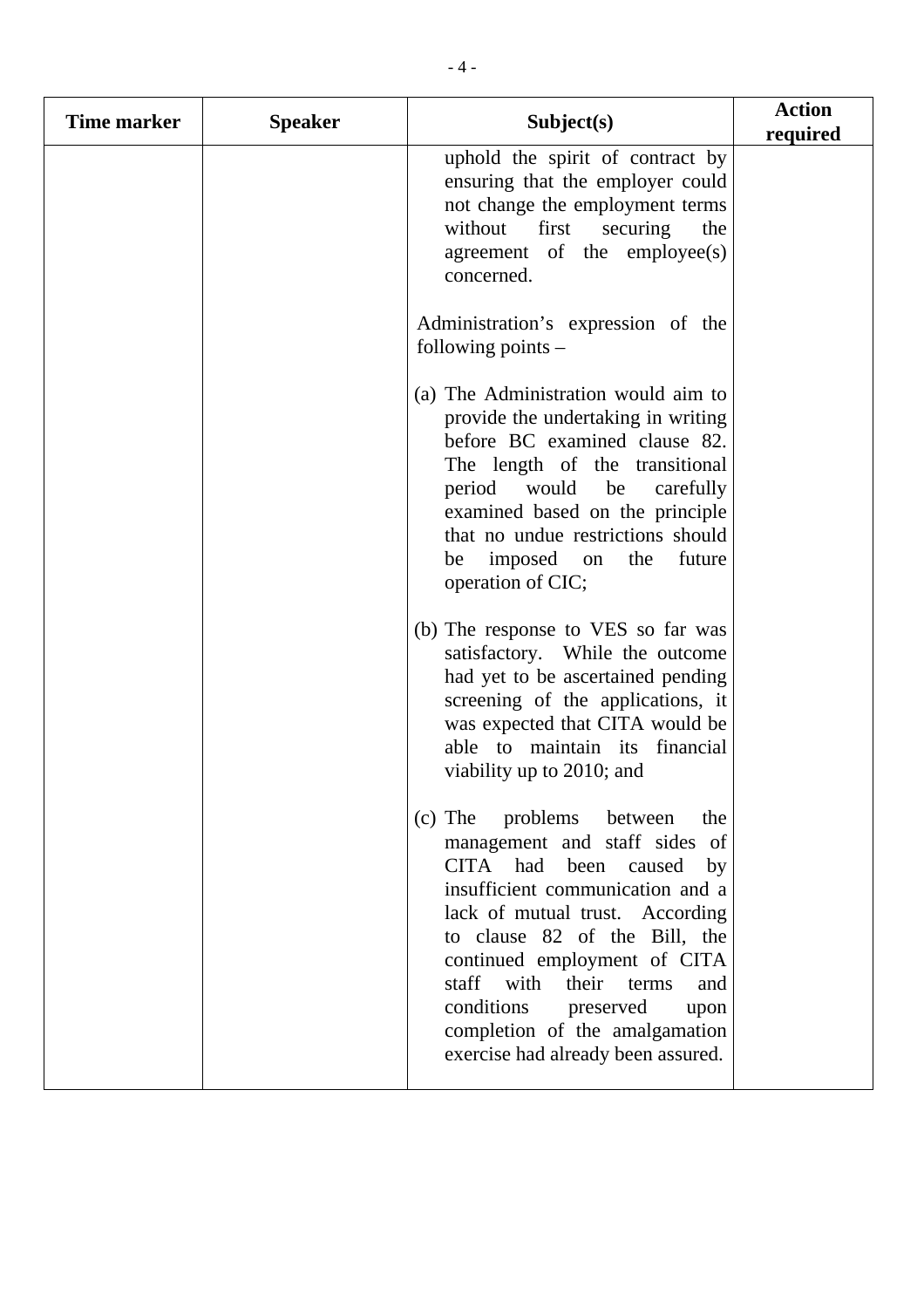| <b>Time marker</b> | <b>Speaker</b>                                | Subject(s)                                                                                                                                                                                                                                                                                                                                                                                                                                                                                                                                                                                                                                                                                                                    | <b>Action</b><br>required |
|--------------------|-----------------------------------------------|-------------------------------------------------------------------------------------------------------------------------------------------------------------------------------------------------------------------------------------------------------------------------------------------------------------------------------------------------------------------------------------------------------------------------------------------------------------------------------------------------------------------------------------------------------------------------------------------------------------------------------------------------------------------------------------------------------------------------------|---------------------------|
| 003832 - 004126    | Mr Howard YOUNG<br>Administration<br>Chairman | member's expression<br>of<br>A<br>the<br>following views $-$<br>(a) While the undertaking should be<br>given, the length of the guaranteed<br>period should not be fixed rigidly<br>but should reflect the employment<br>terms of individual CITA staff;<br>(b) It might be premature to claim that<br>the VES had exceeded its target<br>because the applications had yet to<br>be screened; and<br>(c) The guarantee that serving staff of<br><b>CITA</b><br>would<br>continue<br>be<br>employed on existing terms upon<br>CITA's amalgamation with CIC<br>within a certain period should not<br>apply to CITA's contract staff and<br>new staff.<br>Administration's consent to take into<br>account the member's views in |                           |
| 004127 - 004440    | Ms Emily LAU<br>Administration<br>Chairman    | drawing up the undertaking<br>Administration's advice in response to<br>a member and the Chairman that the<br>undertaking could be made in various<br>forms such as in a letter to the BC, or<br>in the speech of the Secretary for<br>Environment, Transport and Works<br>(the Secretary) at the Second Reading<br>Debate.<br>Whilst the length of the<br>transitional period had yet to be fixed,<br>it would most likely be shorter than<br>five years<br>Chairman's view that the undertaking<br>could be given in different forms<br>highlighted above                                                                                                                                                                   |                           |
| 004441 - 004806    | Administration                                | Briefing on item (3) of LC Paper No.<br>$CB(1)99/05-06(02)$ (Annexes C and<br>D)                                                                                                                                                                                                                                                                                                                                                                                                                                                                                                                                                                                                                                              |                           |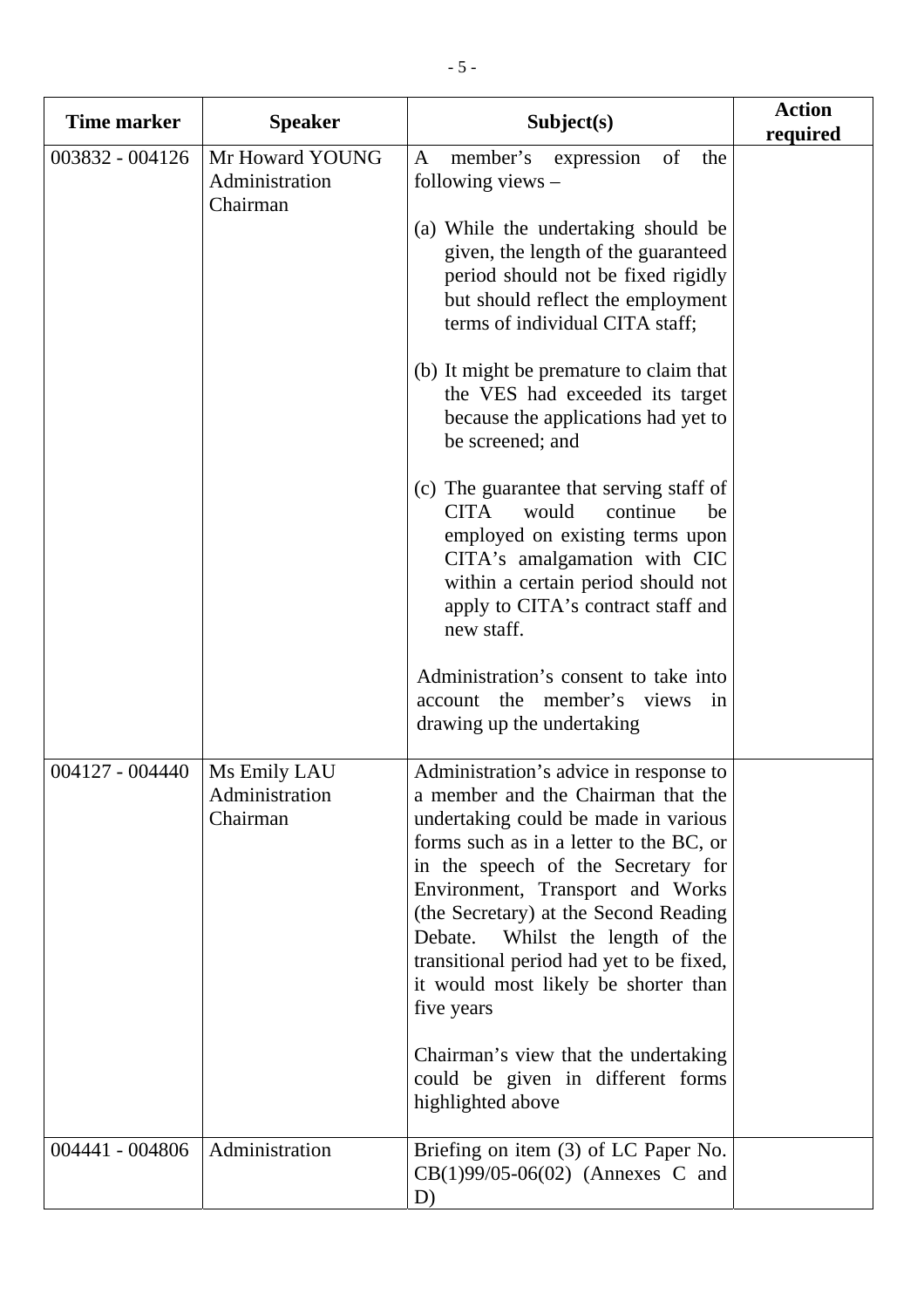| <b>Time marker</b> | <b>Speaker</b>                      | Subject(s)                                                                                                                                                                                                                                                                                                                                                                                                                                      | <b>Action</b><br>required |
|--------------------|-------------------------------------|-------------------------------------------------------------------------------------------------------------------------------------------------------------------------------------------------------------------------------------------------------------------------------------------------------------------------------------------------------------------------------------------------------------------------------------------------|---------------------------|
| 004807 - 005356    | Mr WONG Kwok-hing<br>Administration | Administration's<br>explanation<br>1n<br>response to a member that the levy<br>income of CITA had increased in<br>2001 and 2002 notwithstanding the<br>drop in the value of construction<br>works in these two years since –                                                                                                                                                                                                                    |                           |
|                    |                                     | (a) there was some lead time for the<br>impact of dwindling construction<br>activities to kick in; and                                                                                                                                                                                                                                                                                                                                          |                           |
|                    |                                     | (b) the levy rate had been increased<br>from $0.25\%$ to $0.4\%$ since 2000                                                                                                                                                                                                                                                                                                                                                                     |                           |
|                    |                                     | The member's request for Annex D to<br>include a forecast on the value of<br>construction works and levy income<br>for the coming years, and the<br>Administration's explanation that the<br>financial sustainability of CITA up to<br>2010 had already been demonstrated<br>in another submission to BC under<br>separate cover                                                                                                                |                           |
| 005357 - 005730    | Ms Emily LAU<br>Administration      | Administration's expression of the<br>following points in response to a<br>$member -$                                                                                                                                                                                                                                                                                                                                                           |                           |
|                    |                                     | (a) It was assisting CITA to look into<br>administrative<br>possible<br>arrangements with regulatory<br>authorities and<br>other parties<br>concerned for an enhanced impact<br>of the levy collection mechanism,<br>including<br>the feasibility<br>of<br>identifying leviable construction<br>operations through the landfill<br>charging<br>system<br>be<br>to<br>implemented<br>by<br>the<br>Environmental<br>Protection<br>Department; and |                           |
|                    |                                     | (b) CITA's board and management<br>were keen to maximize levy<br>income in recognition of CITA's<br>stringent financial position. The                                                                                                                                                                                                                                                                                                           |                           |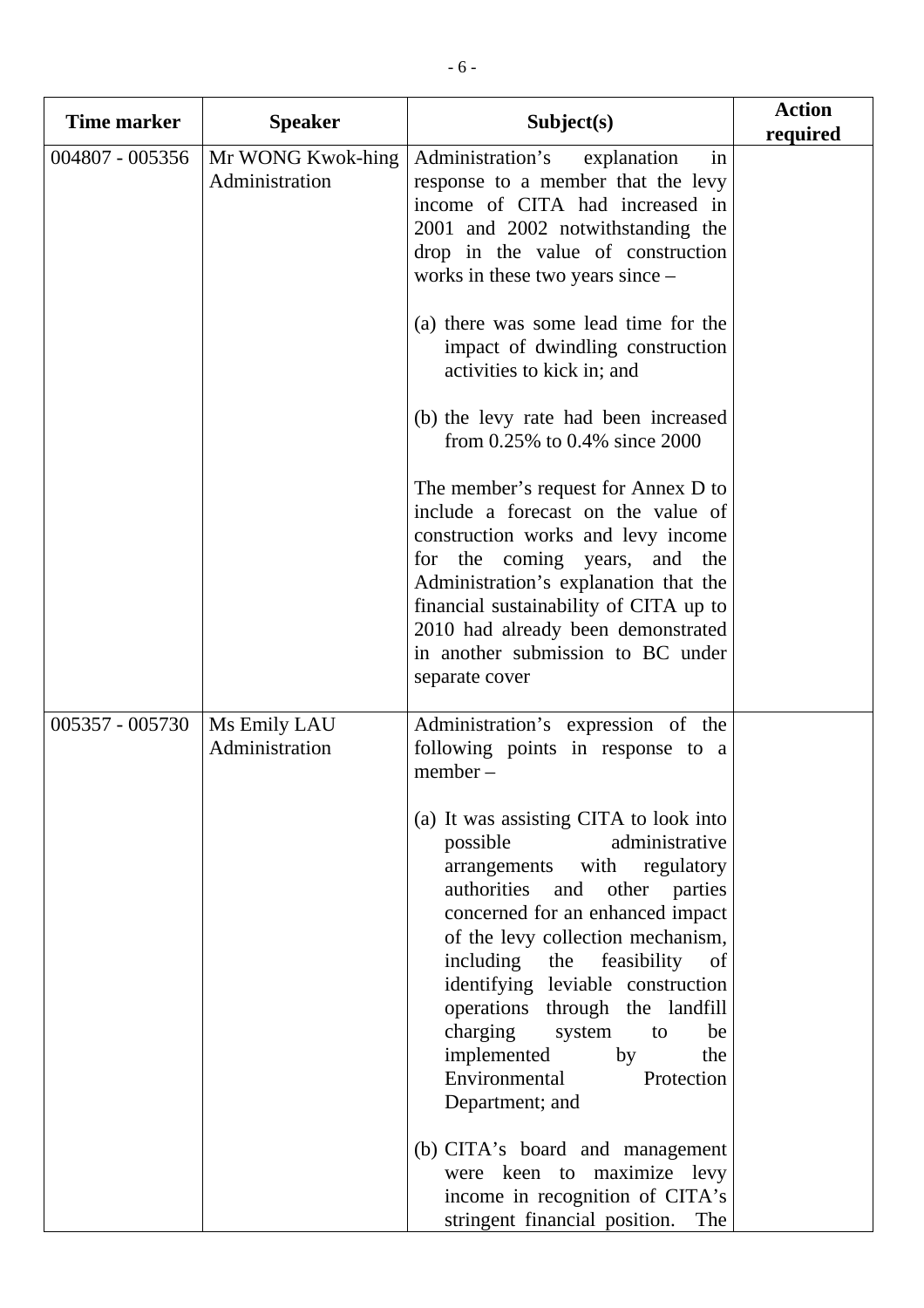| Time marker     | <b>Speaker</b>                                                                                    | Subject(s)                                                                                                                                                                                                                                                                                                                                                                                                                                                                                                                                                                                                                                                                                                                                                                                                                                                                                                                                                                                                                                                                                                                                                                                                                                                                                                              | <b>Action</b><br>required |
|-----------------|---------------------------------------------------------------------------------------------------|-------------------------------------------------------------------------------------------------------------------------------------------------------------------------------------------------------------------------------------------------------------------------------------------------------------------------------------------------------------------------------------------------------------------------------------------------------------------------------------------------------------------------------------------------------------------------------------------------------------------------------------------------------------------------------------------------------------------------------------------------------------------------------------------------------------------------------------------------------------------------------------------------------------------------------------------------------------------------------------------------------------------------------------------------------------------------------------------------------------------------------------------------------------------------------------------------------------------------------------------------------------------------------------------------------------------------|---------------------------|
|                 |                                                                                                   | efficiency in collection of levy<br>could be further improved in<br>future when a closer liaison with<br>various works departments were<br>established<br>through<br>the<br>co-ordination of CIC.                                                                                                                                                                                                                                                                                                                                                                                                                                                                                                                                                                                                                                                                                                                                                                                                                                                                                                                                                                                                                                                                                                                       |                           |
| 005731 - 011908 | Administration<br>Ms Emily LAU<br>Ms LI Fung-ying<br>Mrs Selina CHOW<br>Mr Alan LEONG<br>Chairman | Briefing by the Administration on<br>item $(4)$ of LC<br>Paper<br>No.<br>$CB(1)99/05-06(02)$<br>A member's view on the need to<br>specify the details of the requirement<br>for nominating organizations to put in<br>place a system for their candidates to<br>consult and report back regularly to<br>their stakeholder groups the work of<br>CIC. Work done in this regard<br>should also be covered in the annual<br>reports submitted to the Secretary by<br>CIC on core activities. She also saw<br>a need to ensure before passage of the<br>Bill that the stakeholder groups would<br>agree to put in place the reporting<br>system<br>Some other members' view on the<br>need for flexibility in recognition of<br>the resource limitations of certain<br>stakeholder groups, and hence the<br>undesirability of imposing<br>rigid<br>requirements on how CIC members<br>should consult and report back to the<br>stakeholder groups they represented.<br>Moreover, the proposed mode of<br>appointment could already ensure CIC<br>members<br>could<br>represent<br>their<br>respective industry sectors<br>Another<br>member's<br>the<br>and<br>Chairman's view that CIC should<br>provide resource support to the above<br>report back system<br>Administration's expression of the<br>following points $-$ |                           |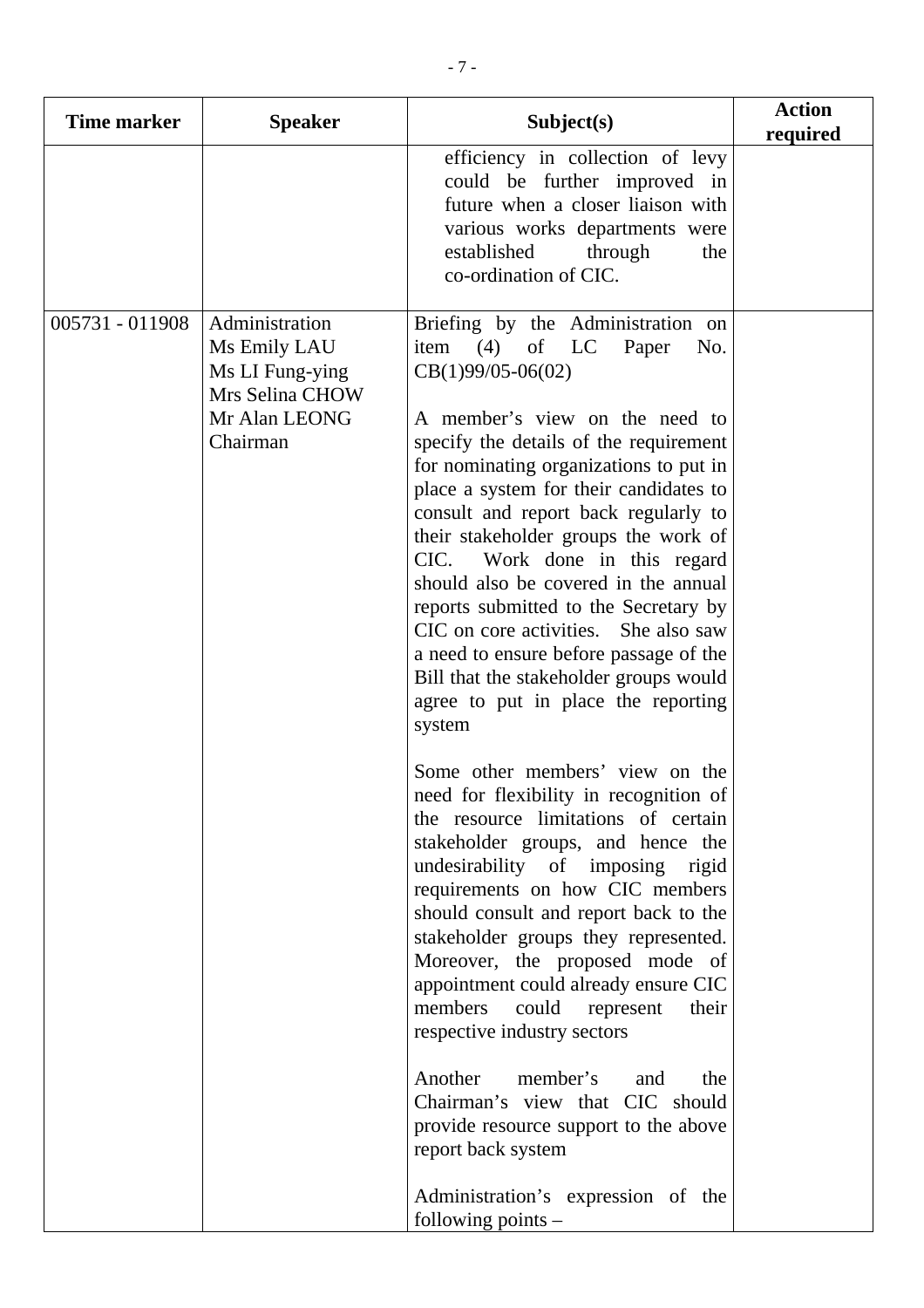| <b>Time marker</b> | <b>Speaker</b>                                     | Subject(s)                                                                                                                                                                                                                                                                                                                                                                                                                                                                                                                                                                                                                                                                                                                                                          | <b>Action</b><br>required        |
|--------------------|----------------------------------------------------|---------------------------------------------------------------------------------------------------------------------------------------------------------------------------------------------------------------------------------------------------------------------------------------------------------------------------------------------------------------------------------------------------------------------------------------------------------------------------------------------------------------------------------------------------------------------------------------------------------------------------------------------------------------------------------------------------------------------------------------------------------------------|----------------------------------|
|                    |                                                    | (a) The consultation and report back<br>system in different sectors might<br>their<br>due<br>unique<br>vary<br>to<br>circumstances. Notwithstanding,<br>there was a need to ensure that<br>nominating organizations were<br>fully aware of their role in<br>enabling the appointees to keep in<br>regular contact with stakeholder<br>belonging<br>groups<br>their<br>to<br>constituent sectors;<br>(b) Consideration would be given to $ $ The<br>including in the first few annual Administration<br>reports submitted by CIC to the to take action<br>Secretary relevant systems put in under<br>place<br>nominating<br>by<br>organizations; and<br>(c) The CIC secretariat would be able<br>to explore providing logistical<br>support in relation to venue and | paragraph 3(b)<br>of the minutes |
|                    |                                                    | publicity for the report back<br>system.                                                                                                                                                                                                                                                                                                                                                                                                                                                                                                                                                                                                                                                                                                                            |                                  |
| 011909 - 012025    | Administration<br>Ms Emily LAU                     | Briefing by the Administration on<br>item (5) of LC Paper<br>No.<br>$CB(1)99/05-06(02)$ (Annex E)                                                                                                                                                                                                                                                                                                                                                                                                                                                                                                                                                                                                                                                                   |                                  |
|                    |                                                    | Administration's<br>confirmation<br>in<br>response to a member that significant<br>improvements<br>achieved<br>by<br>the<br>construction industry as a result of the<br>initiatives introduced by CIC would<br>be covered in its annual report                                                                                                                                                                                                                                                                                                                                                                                                                                                                                                                      |                                  |
| 012026 - 012854    | Administration<br>Mr LEE Cheuk-yan<br>Ms Emily LAU | Briefing by the Administration on<br>items (6) and (7) of LC Paper No.<br>$CB(1)99/05-06(02)$                                                                                                                                                                                                                                                                                                                                                                                                                                                                                                                                                                                                                                                                       |                                  |
|                    | Chairman                                           | Administration's<br>confirmation<br>in<br>response to a member that the date of<br>dissolution of CITA would<br>be<br>appointed by the Secretary by a notice<br>subject to negative vetting                                                                                                                                                                                                                                                                                                                                                                                                                                                                                                                                                                         |                                  |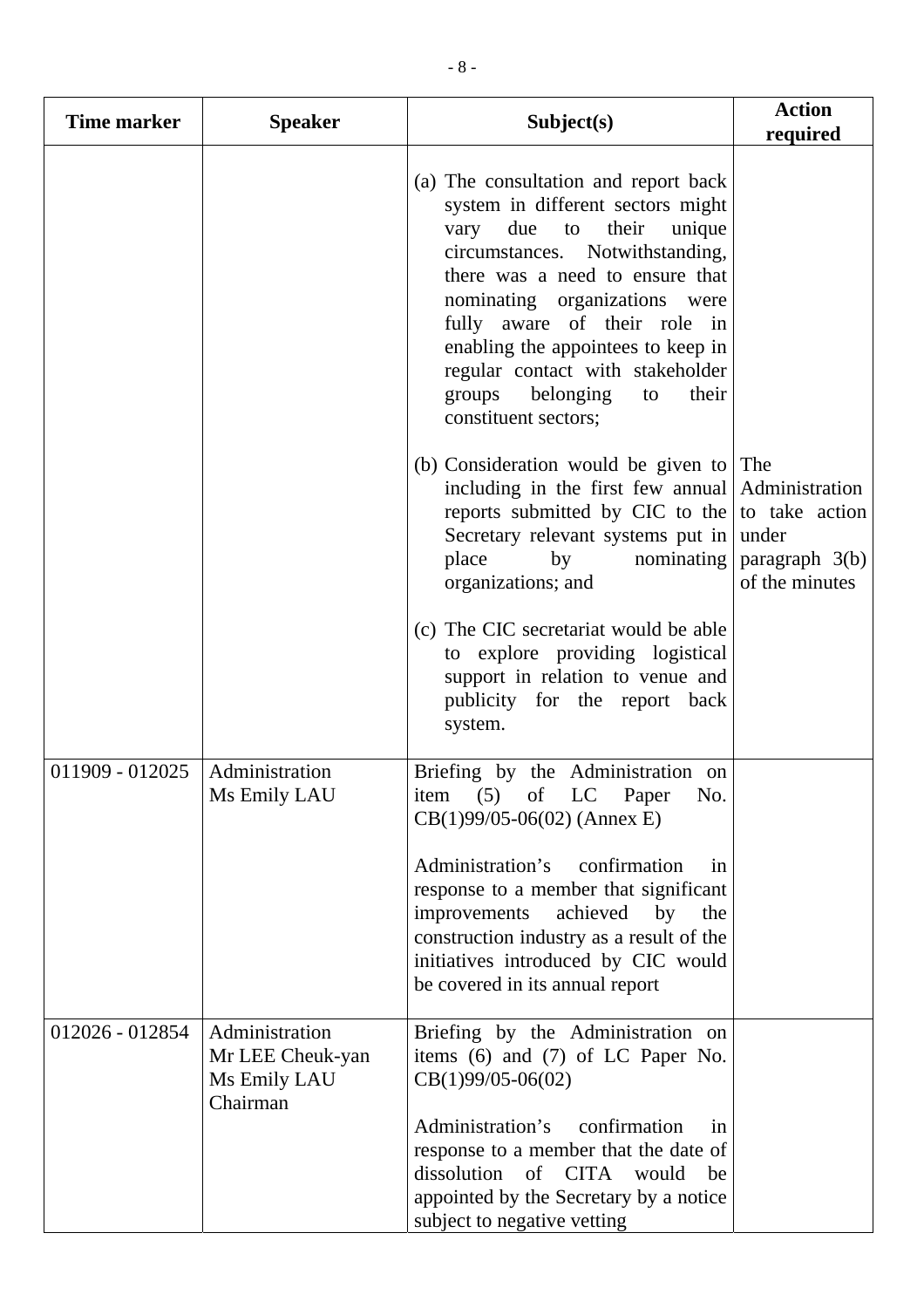| Time marker     | <b>Speaker</b>                                                                                     | Subject(s)                                                                                                                                                                                                                                                                                                                                                                                                                                                                                                                                                                                                                                                                                                                                                  | <b>Action</b><br>required |
|-----------------|----------------------------------------------------------------------------------------------------|-------------------------------------------------------------------------------------------------------------------------------------------------------------------------------------------------------------------------------------------------------------------------------------------------------------------------------------------------------------------------------------------------------------------------------------------------------------------------------------------------------------------------------------------------------------------------------------------------------------------------------------------------------------------------------------------------------------------------------------------------------------|---------------------------|
|                 |                                                                                                    | Administration's undertaking in The<br>response to a member to provide Administration<br>before the resumption of the Second to take action<br>Reading Debate on the Bill a written under<br>report outlining major areas of work $\alpha$ areas at $3(d)$<br>handled by the task force to be formed of the minutes<br>by the Provisional Construction<br>Industry Co-ordination Board on<br>preparatory activities essential for the<br>establishment of CIC.<br>It<br>was<br>however stressed that the task force<br>would serve as a platform for industry<br>stakeholders to forge consensus on<br>practical transitional issues which did<br>not warrant a detailed examination by<br>BC nor any delay in the scrutiny of<br>the Bill                  |                           |
| 012855 - 014809 | Administration<br>Chairman<br>Ms Emily LAU<br>Ms LI Fung-ying<br>Mr Alan LEONG<br>Mr LEE Cheuk-yan | Briefing by the Administration on<br>item $(8)$<br>of LC<br>Paper<br>No.<br>$CB(1)99/05-06(02)$<br>Members' expression of the following<br>$views -$<br>(a) There was a need to provide more<br>details on the contemplated liaison<br>framework to be established by<br>the Administration to maintain an<br>effective interface with CIC;<br>(b) There was a need to specify the<br>bureau to whom complaints about<br>operation could<br>CITA's<br>be<br>directed for action;<br>(c) There was a need to give details<br>on whether decisions of CIC<br>relating to policies would be<br>accepted by Government, and how<br>this would be achieved through<br>the three public officers appointed<br>to CIC (clauses $9(1)(c)$<br>and<br>$9(3)(f)$ ; and |                           |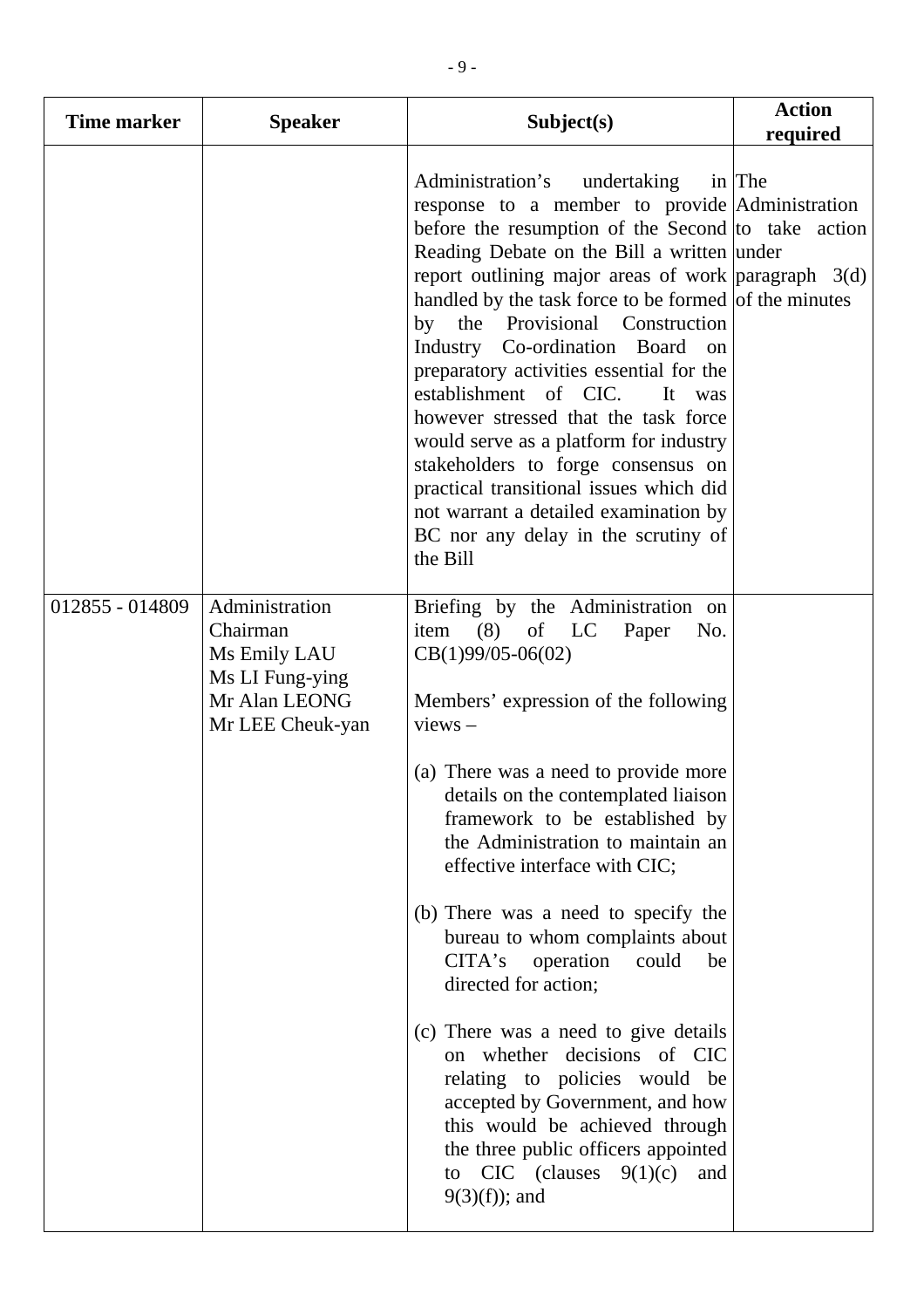| Time marker | <b>Speaker</b> | Subject(s)                                                                                                                                                                                                                                                                                                                                                                                                                                                                                                                                                                                        | <b>Action</b><br>required |
|-------------|----------------|---------------------------------------------------------------------------------------------------------------------------------------------------------------------------------------------------------------------------------------------------------------------------------------------------------------------------------------------------------------------------------------------------------------------------------------------------------------------------------------------------------------------------------------------------------------------------------------------------|---------------------------|
|             |                | Administration<br>$(d)$ The<br>should<br>undertake to implement measures<br>through which consensus of the<br>industry could be reflected to<br>relevant departments by CIC.                                                                                                                                                                                                                                                                                                                                                                                                                      |                           |
|             |                | Administration's expression of the<br>following points $-$                                                                                                                                                                                                                                                                                                                                                                                                                                                                                                                                        |                           |
|             |                | (a) CITA was currently required to<br>submit<br>annual<br>reports<br>and<br>financial statements for tabling at<br>the Legislative Council. Apart<br>from<br>similar<br>requirements<br>applicable to CIC after<br>its<br>establishment, the monitoring role<br>played by industry representatives<br>would be further strengthened<br>with<br>an extensive<br>scope<br>- of<br>self-regulatory powers provided in<br>the Bill;                                                                                                                                                                   |                           |
|             |                | (b) ETWB as the lead agent within<br>co-ordinate<br>Government<br>to<br>construction-related activities and<br>housekeeping bureau of CIC<br>would keep a close watch over its<br>effectiveness in performing<br>statutory functions and arrange for<br>achieved<br>by the<br>consensus<br>industry be duly reflected to<br>respective bureaux/departments<br>for consideration. The liaison<br>mechanism being contemplated<br>intended to supplement<br>was<br>formal exchanges<br>at regular<br>meetings with prior discussion<br>sessions among relevant parties on<br>issues of concern; and |                           |
|             |                | (c) The Permanent Secretary for The<br>Environment,<br>Transport<br>Works (Works) would probably to take action<br>be appointed under clause $9(1)(c)$ under<br>of the Bill as one of the three paragraph $3(c)$                                                                                                                                                                                                                                                                                                                                                                                  | and   Administration      |